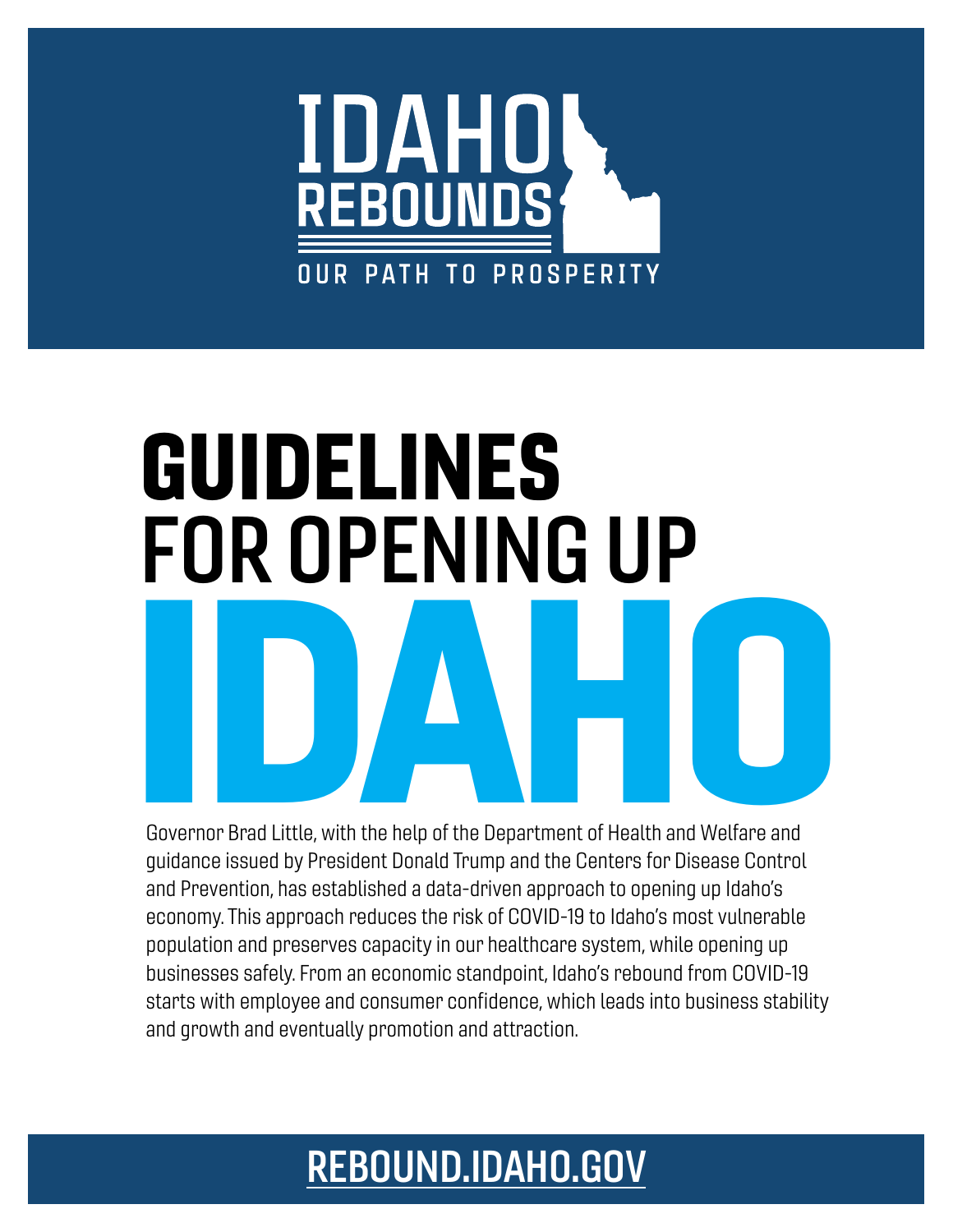## GUIDELINES FOR OPENING UP **IDAHO** APRIL 23, 2020 | **2**

# MEETING IDAHO CRITERIA MEANS ADVANCING TO A STAGED APPROACH

All criteria below must be met before Idaho advances to the next stage of reopening. The Idaho Division of Public Health and the Governor's Coronavirus Working Group will review the criteria every two weeks to assess if criteria are met, or continue to be met, so Idaho can move to the next stage. To advance to the next stage, all criteria must be met. If the criteria indicates trends are beginning to move the wrong direction, or there is evidence that a stage has adversely impacted rates, stages may have to be extended or reversed. Dates shown in the document are estimated timelines only.

## IDAHO CRITERIA SYNDROMIC

Downward trend or low numbers of COVID-19-like illness patient visits as tracked by Emergency Departments within a 14-day period

MEASURED BY: NSSP (Idaho's syndromic tracking system). Displayed on website as "Number of Emergency Department Visits for COVID-Like Illness."

METRIC: Downward trend over most recent reported 14-day period, OR less than 20 visits/day on average over same 14-day period

#### AND

Downward trend or very low numbers of patients with COVID-19-like illness admitted from Emergency Departments within a 14-day period

MEASURED BY: NSSP (Idaho's syndromic tracking system). Displayed on website as "Number of emergency Department Patients with COVID-like Illness Symptoms Admitted to the Hospital."

METRIC: Downward trend over most recent reported 14 day period, OR less than 2 patients/day on average over same 14-day period

#### EPIDEMIOLOGIC

Downward trend or low levels of documented COVID-19 cases reported within a 14-day period

MEASURED BY: NBS (Idaho's integrated disease reporting system). Displayed on the website as "COVID-19 by Date Reported."

METRIC: Downward trend over most recent reported 14 day period, OR less than 20 patients per day on average reported statewide over the same 14-day period

#### OR

Downward trend of positive COVID-19 PCR tests as a percent of total tests within a 14-day period (including flat or increasing volume of tests)

MEASURED BY: NBS (Idaho's integrated disease reporting system). Will be displayed on the website

METRIC: Downward trend over most recent reported 14-day period, OR less than 5 percent laboratory PCR positivity on average over same 14-day period

## **HEALTHCARE**

Treat all patients without needing to use crisis standards of care

MEASURED BY: Governor's Order for Crisis Standards of Care in place; reports from hospitals

#### AND

Available ventilators, intensive care unit beds, and personal protective equipment (PPE) to safely care for additional COVID-19 patients in hospitals

**MEASURED BY:** Idaho Resource Tracking System (IRTS) (through the Division of Public Health) and displayed on the website

METRIC: At least 50 available (unused) ventilators, 50 ICU beds, and available 10-day supply of N95 masks, surgical masks, face shields, gowns, and gloves

#### AND

Robust COVID-19 testing program in place for at-risk healthcare workers

**MEASURED BY: NBS (Idaho's integrated disease** reporting system). Numbers of reported cases among healthcare workers; will be displayed on the website

METRIC: Downward trend over most recent reported 14 day period, OR less than 2 healthcare workers reported/ day on average over same 14-day period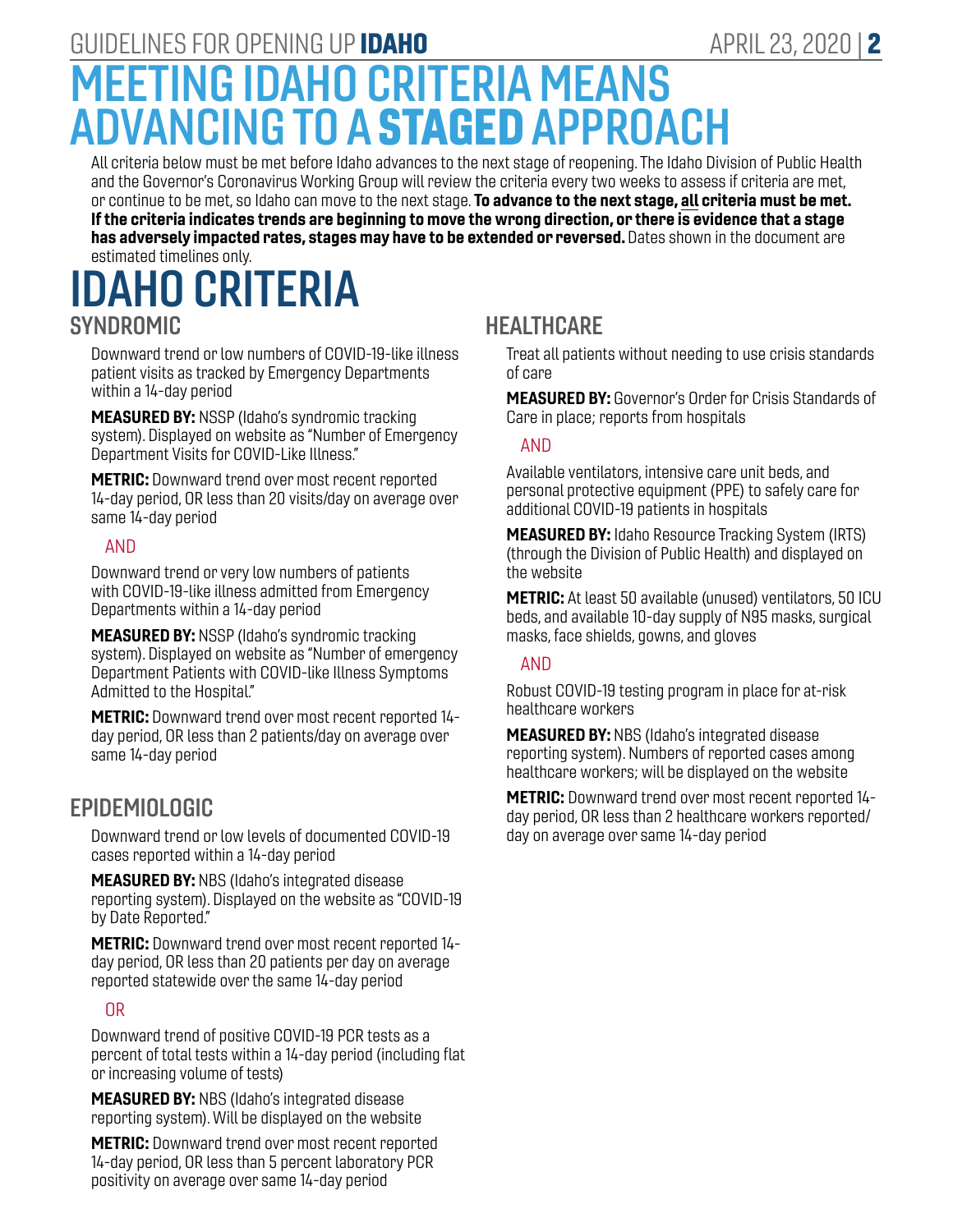

# STRATEGIES, RESPONSIBILITIES, AND CAPABILITIES NEEDED

The State of Idaho must remain focused on achieving the following core preparedness responsibilities.

## TESTING AND CONTACT TRACING:

- Ability to quickly set up safe and efficient screening and testing sites for symptomatic individuals, including those with mild symptoms
- Contact tracing in place for all COVID-19 positive results
- Screening and testing locations in all regions of the state in place that serve older individuals, rural and lower income populations, and racial and ethnic minorities, such as Native Americans and Hispanics

## HEALTHCARE SYSTEM CAPACITY:

- Ability to quickly supply sufficient PPE, medications, and critical medical equipment to handle dramatic surge if needed
- Ability to quickly test symptomatic healthcare workers
- Ability to surge intensive care unit capacity

## PLANS AND STRATEGIES:

- State and local preparedness plans are in place including surge plans
- Crisis Standards of Care Plan established
- Long-Term Care Task Force operational to support long-term care facilities
- Testing strategy developed
- Contact tracing strategy developed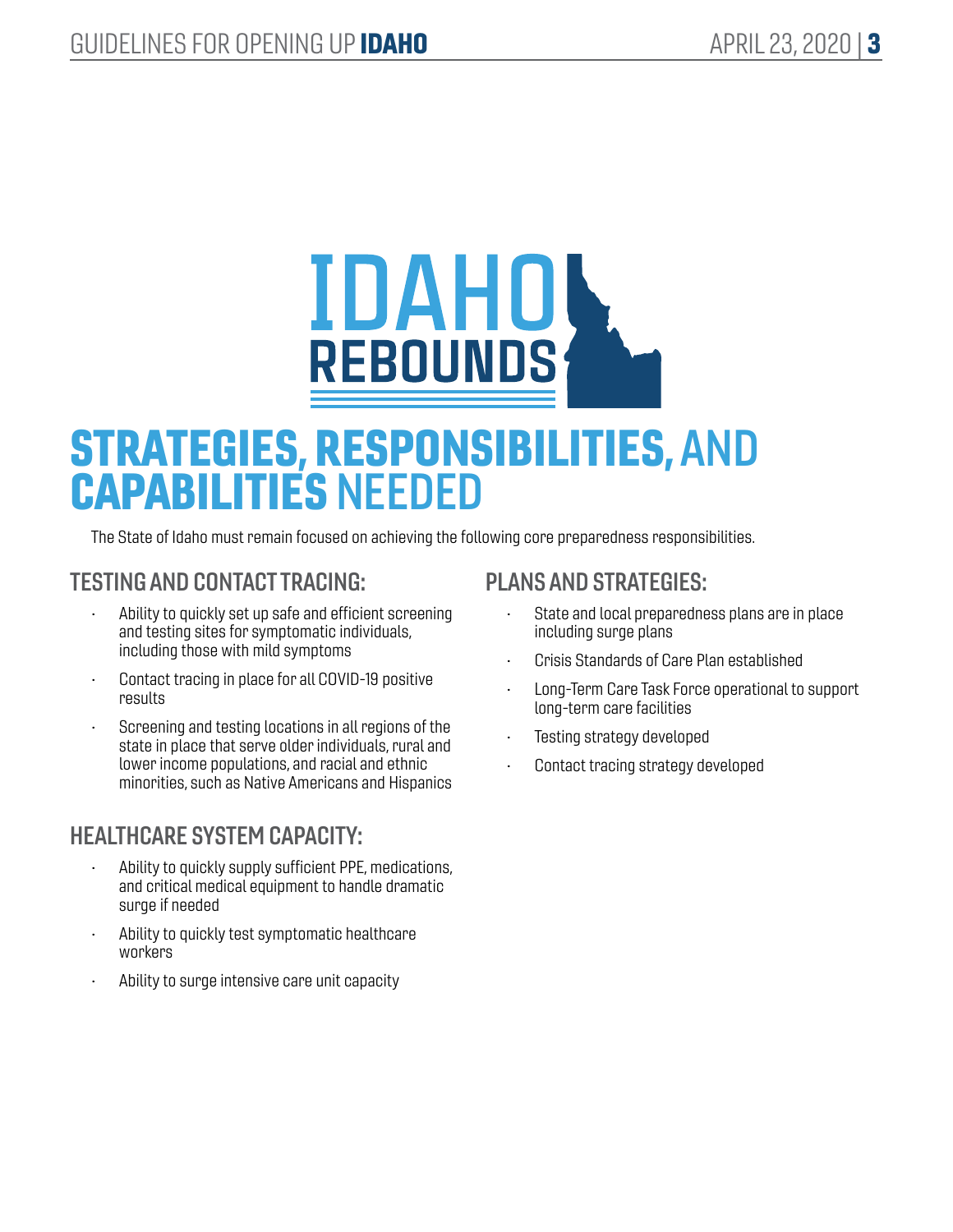# STAGED OPENING (AFTER IDAHO CRITERIA IS MET)

Until we have targeted, case-based interventions for each infectious person, an effective vaccine, or effective treatment, we must maintain some level of community interventions to slow the spread of COVID-19. This includes heightened protections for the health and safety of workers in critical industries, people living and working in high-risk facilities (e.g. senior care facilities), and all other employees.

All Idahoans have a responsibility to protect themselves and others. Each stage, while allowing for additional businesses and practices to open and loosen, is grounded in the following basic practices for individuals and businesses:

# PROTOCOLS

#### ALL STAGES – INDIVIDUALS SHOULD CONTINUE TO:

- Engage in physical distancing of at least six feet
- Wear face coverings in public places
- Stay home if sick
- Practice good hand hygiene
- Cover coughs and sneezes
- Disinfect surfaces and objects regularly

#### ADDITIONAL PROTOCOLS WILL BE PROVIDED FOR EACH STAGE.

#### ALL STAGES – EMPLOYERS SHOULD CONTINUE TO:

- Maintain the six-foot physical distancing requirements for employees and patrons
- Provide adequate sanitation and personal hygiene for employees, vendors, and patrons
- Ensure frequent disinfection of the business as well as regular cleaning, especially of high-touch surfaces
- Identify how personal use items such as masks, face coverings, and gloves may be required by employees, vendors, and/or patrons
- Provide services while limiting close interactions with patrons
- Identify strategies for addressing ill employees, which should include requiring COVID-19 positive employees to stay at home while infectious, and may include keeping employees who were directly exposed to the COVID-19 positive employee away from the workplace, and the closure of the business until the location can be properly disinfected
- On a case-by-case basis, include other practices appropriate for specific types of businesses such as screening of employees for illness and exposures upon work entry, requiring non-cash transactions, etc.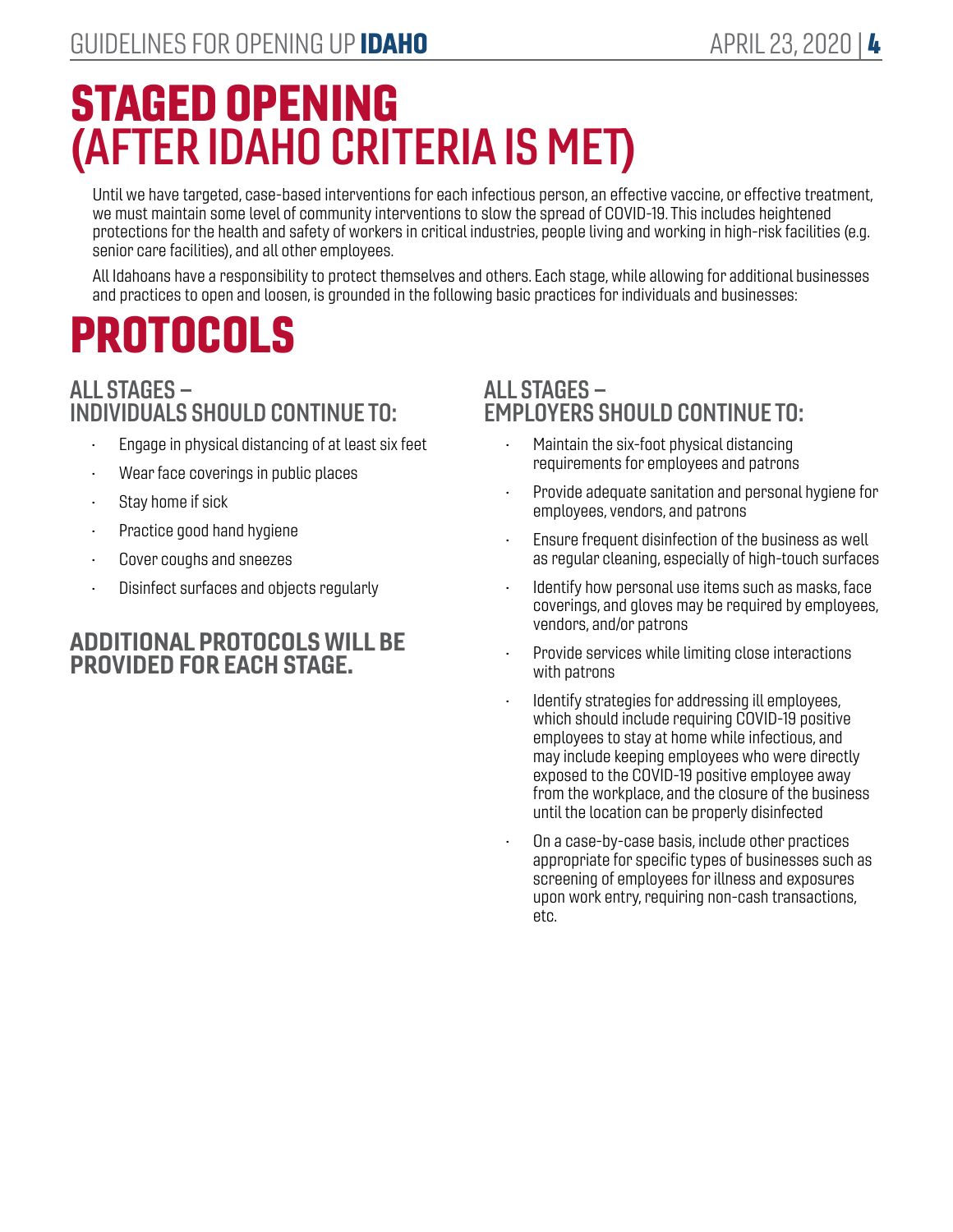

## INDIVIDUAL

- All Idahoans, including vulnerable Idahoans, continue to self-quarantine, except for certain essential activities and work to provide essential business and government services or perform essential public infrastructure
- Gatherings of individuals outside the home are prohibited
- Prohibit non-essential **travel** and adhere to CDC [guidelines](https://www.cdc.gov/coronavirus/2019-ncov/travelers/index.html) regarding isolation following essential travel
- Unless on essential business, people entering Idaho are required to self-quarantine for 14 days. If a person is in Idaho for less than 14 days, they must self-quarantine for the duration of their visit

#### **EMPLOYER**

#### See "Specific Types of Employers" in the right column for places of worship, restaurants, bars, gyms, daycares, senior living facilities, and salons

- Continue to encourage **telework**, whenever possible and feasible with business operations
- **Employees** who are considered vulnerable individuals should continue to self-quarantine. Special accommodations for these employees should be made in the workplace if they are unable to work from home
- Non-essential businesses, other than those excluded in the amended order, develop plans for reopening and ability to meet business protocols
- Non-essential **travel** prohibited

- Visits to senior living facilities and congregate facilities (e.g. jails and corrections) are prohibited and those employees and providers who do interact with residents and patients must adhere to strict protocols regarding hygiene and infection prevention
- Bars and nightclubs are closed
- **Restaurants** continue with takeout and delivery.
- **Places of worship** develop plans for reopening and ability to meet protocols
- Indoor gyms and recreation facilities are closed
- **Hair salons** are closed
- **Large venues** (e.g. movie theaters and sporting venues) are closed
- **Daycare**, if closed, develop plans for reopening to meet business protocols and work with local public health districts and DHW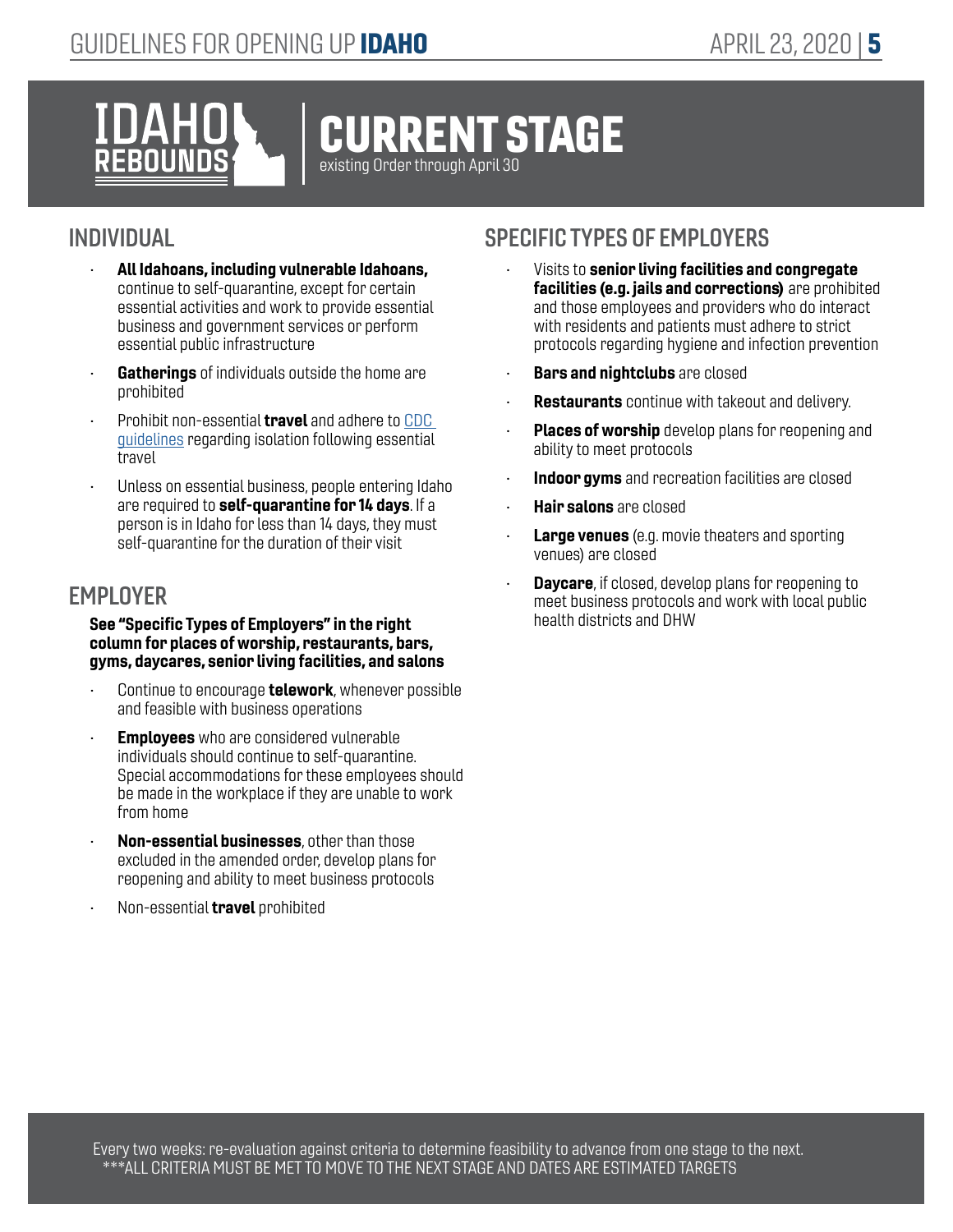# IDAH EBOUNDS



## INDIVIDUAL

- All vulnerable Idahoans should continue to selfquarantine. Members of households with vulnerable residents should be aware that by returning to work or other environments where distancing is not always possible, they could carry the virus back home. Precautions should be taken to isolate from vulnerable residents
- Gatherings, both public and private, should be avoided
- Minimize non-essential travel and adhere t[o CDC](https://www.cdc.gov/coronavirus/2019-ncov/travelers/index.html)  [guidelines](https://www.cdc.gov/coronavirus/2019-ncov/travelers/index.html) regarding isolation following travel
- Continue the 14-day self-quarantine for people entering Idaho to prevent influx of out-of-state visitors

#### **EMPLOYER**

#### See "Specific Types of Employers" in the right column for places of worship, restaurants, bars, gyms, daycares, senior living facilities, and salons

Continue to encourage **telework**, whenever possible and feasible with business operations

Return employees to work in phases, if physical distancing, personal protections and sanitation are feasible

- **Employees** who are considered vulnerable individuals should continue to self-quarantine. Special accommodations for these employees should be made in the workplace if they are unable to work from home
- Non-essential businesses, other than those excluded in the amended order implement plans for reopening demonstrating ability to meet business protocols
- Minimize non-essential travel and adhere to [CDC](https://www.cdc.gov/coronavirus/2019-ncov/travelers/index.html)  [guidelines](https://www.cdc.gov/coronavirus/2019-ncov/travelers/index.html) regarding isolation following travel

## SPECIFIC TYPES OF EMPLOYERS

- Visits to senior living facilities and congregate facilities (e.g. jails and corrections) are prohibited and those employees and providers who do interact with residents and patients must adhere to strict protocols regarding hygiene and infection prevention
- **Bars and nightclubs remain closed**
- **Restaurants** dining rooms remain closed, develop plans for reopening and ability to meet business protocols in order to open in stage 2
- Places of worship can open if they adhere to strict physical distancing, sanitation protocol, and any CDC guidance
- Indoor gyms and recreation facilities remain closed, develop plans for reopening and ability to meet business protocols in order to open in stage 2
- **Hair salons** remain closed, develop plans for reopening and ability to meet business protocols in order to open in stage 2
- **Large venues** (e.g. movie theaters and sporting venues) are closed
- **Daycares** and organized youth activities and camps can reopen

Every two weeks: re-evaluation against criteria to determine feasibility to advance from one stage to the next. \*\*\*ALL CRITERIA MUST BE MET TO MOVE TO THE NEXT STAGE AND DATES ARE ESTIMATED TARGETS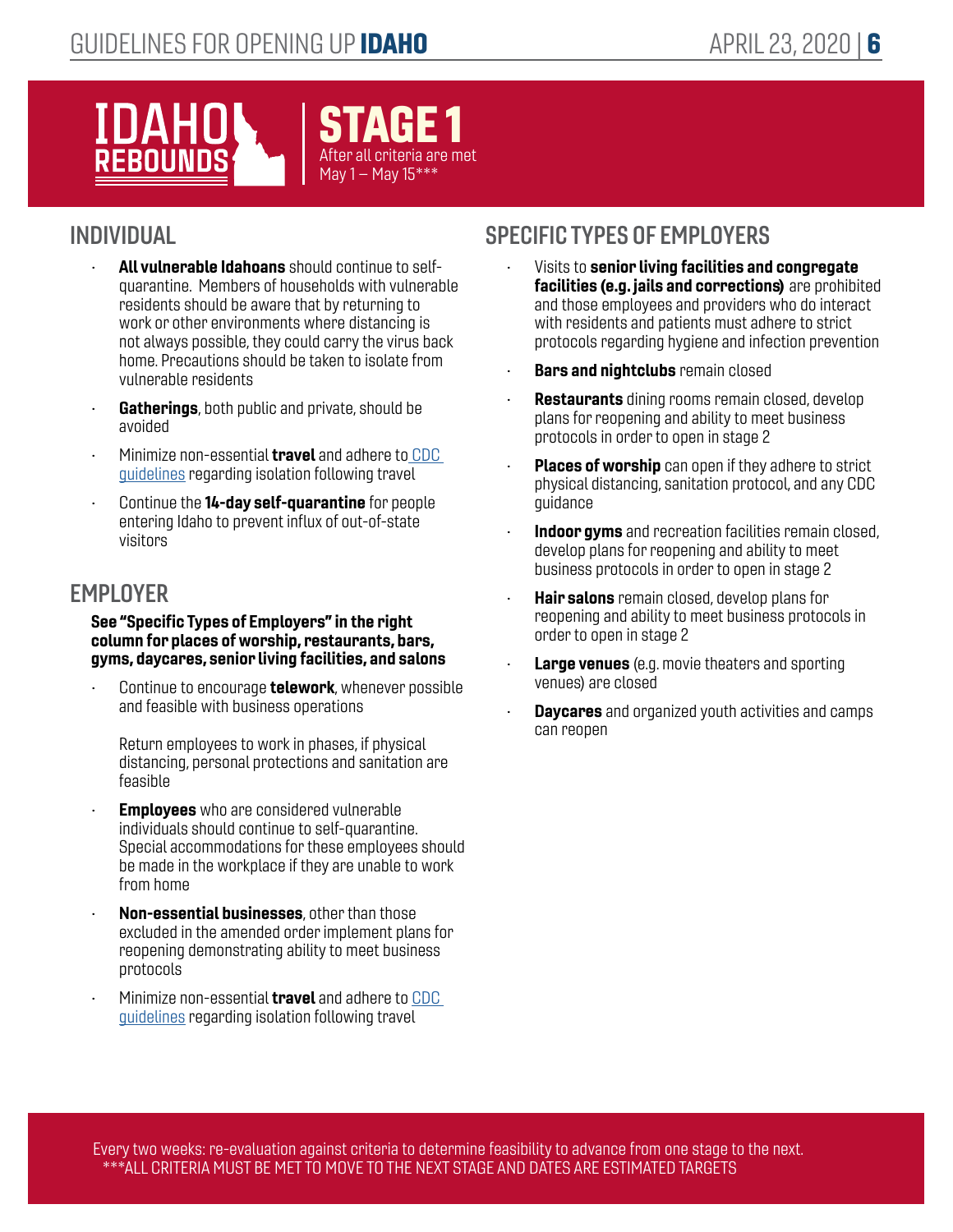# **NAH**

AGE 2

If no significant increase in cases and criteria remain met May 16 – May 29\*\*\*

#### INDIVIDUAL

- All vulnerable Idahoans should continue to selfquarantine. Members of households with vulnerable residents should be aware that by returning to work or other environments where distancing is not always possible, they could carry the virus back home. Precautions should be taken to isolate from vulnerable residents
- Gatherings, both public and private, of less than 10 people, where appropriate physical distancing and precautionary measures are observed can occur.
- Minimize non-essential **travel** and adhere to CDC [guidelines](https://www.cdc.gov/coronavirus/2019-ncov/travelers/index.html) regarding isolation following travel
- Continue the 14-day self-quarantine for people entering Idaho to prevent influx of out-of-state visitors

#### **EMPLOYER**

#### See "Specific Types of Employers" in the right column for places of worship, restaurants, bars, gyms, daycares, senior living facilities, and salons

Continue to encourage **telework**, whenever possible and feasible with business operations

Return employees to work in phases, if physical distancing, personal protections and sanitation are feasible

- **Employees** who are considered vulnerable individuals should continue to self-quarantine. Special accommodations for these employees should be made in the workplace if they are unable to work from home
- All open **businesses** continue to follow plans.
- Minimize non-essential **travel** and adhere to CDC [guidelines](https://www.cdc.gov/coronavirus/2019-ncov/travelers/index.html) regarding isolation following travel

- Visits to senior living facilities and congregate facilities (e.g. jails and corrections) are prohibited and those employees and providers who do interact with residents and patients must adhere to strict protocols regarding hygiene and infection prevention
- **Bars and nightclubs** remain closed
- **Restaurant dining rooms** can open once their plans have been submitted for approval by local public health districts
- Indoor gyms and recreation facilities can open if ability to meet business protocols
- **Hair salons** can open if ability to meet business protocols
- **Large venues** (e.g. movie theaters and sporting venues) are closed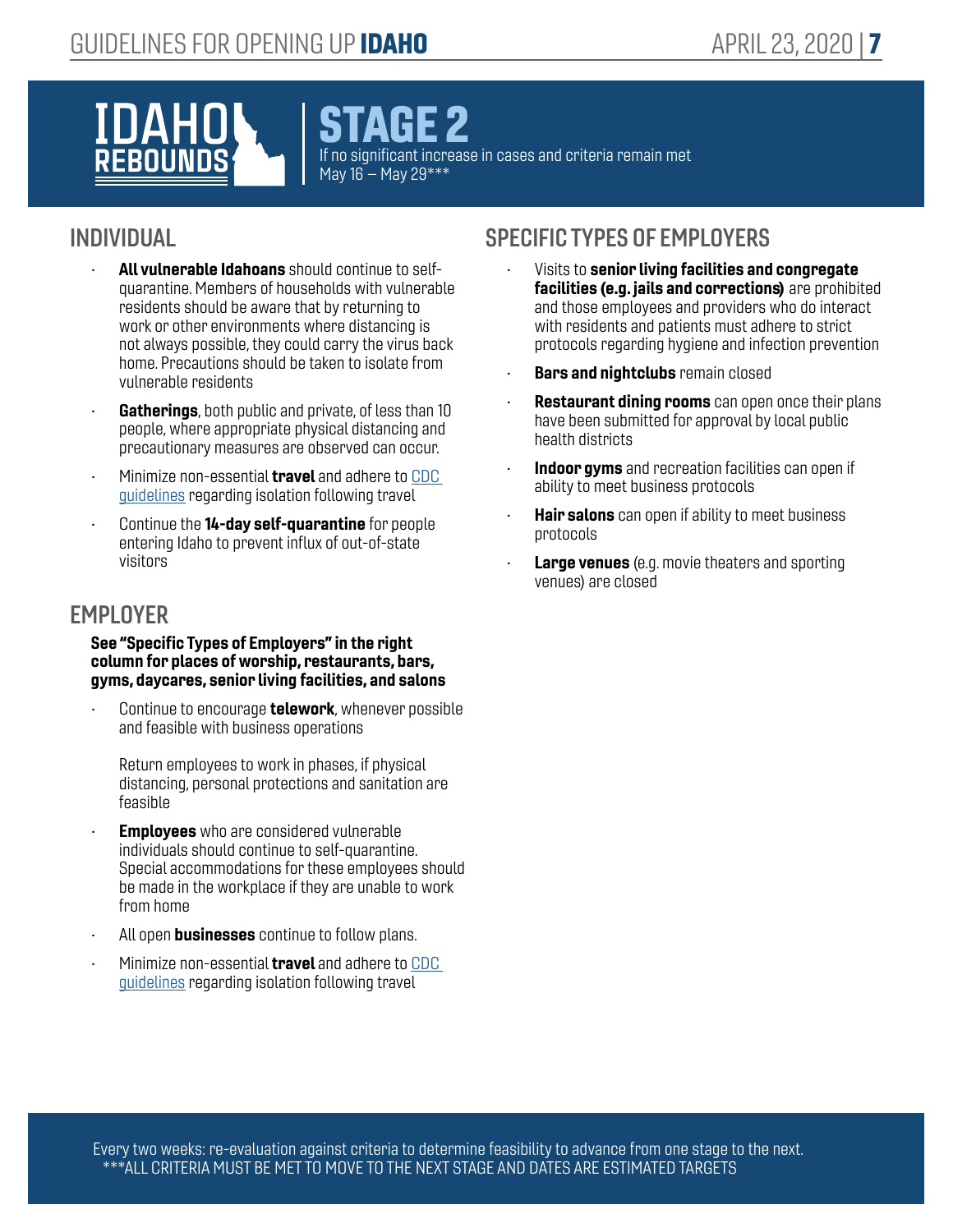# **IDAHO** EBOUNDS

STAGE 3

If no significant increase in cases and criteria remain met May  $30 -$ June 12th\*\*\*

#### INDIVIDUAL

- Vulnerable Idahoans can resume public interactions, but should practice physical distancing, minimizing exposure to social settings where distancing may not be practical, unless precautionary measures are observed
- Gatherings, both public and private, of 10-50 people, where appropriate physical distancing and precautionary measures are observed can occur
- Non-essential **travel** can resume to locations that allow it and do not have ongoing transmission (adhere to [CDC guidelines](https://www.cdc.gov/coronavirus/2019-ncov/travelers/index.html) regarding isolation following travel)
- Discontinue the 14-day self-quarantine for people entering Idaho

#### **EMPLOYER**

#### See "Specific Types of Employers" in the right column for places of worship, restaurants, bars, gyms, daycares, senior living facilities, and salons

Continue to encourage **telework**, whenever possible and feasible with business operations

Return employees to work in phases, if physical distancing, personal protections and sanitation are feasible

- **Employees** who are considered vulnerable individuals should continue to self-quarantine. Special accommodations for these employees should be made in the workplace if they are unable to work from home
- All open **businesses** continue to follow plans
- Non-essential **travel** can resume to locations that allow it and do not have ongoing transmission (adhere to [CDC guidelines](https://www.cdc.gov/coronavirus/2019-ncov/travelers/index.html) regarding isolation following travel)

- Visits to senior living facilities and congregate facilities (e.g. jails and corrections) are prohibited and those employees and providers who do interact with residents and patients must adhere to strict protocols regarding hygiene and infection prevention
- **Bars and nightclubs** remain closed, develop plans for operating with diminished standing room occupancy in order to open in stage 4
- Large venues (e.g. movie theaters and sporting venues) remain closed, develop plans for operating with limited physical distancing protocols in order to open in stage 4